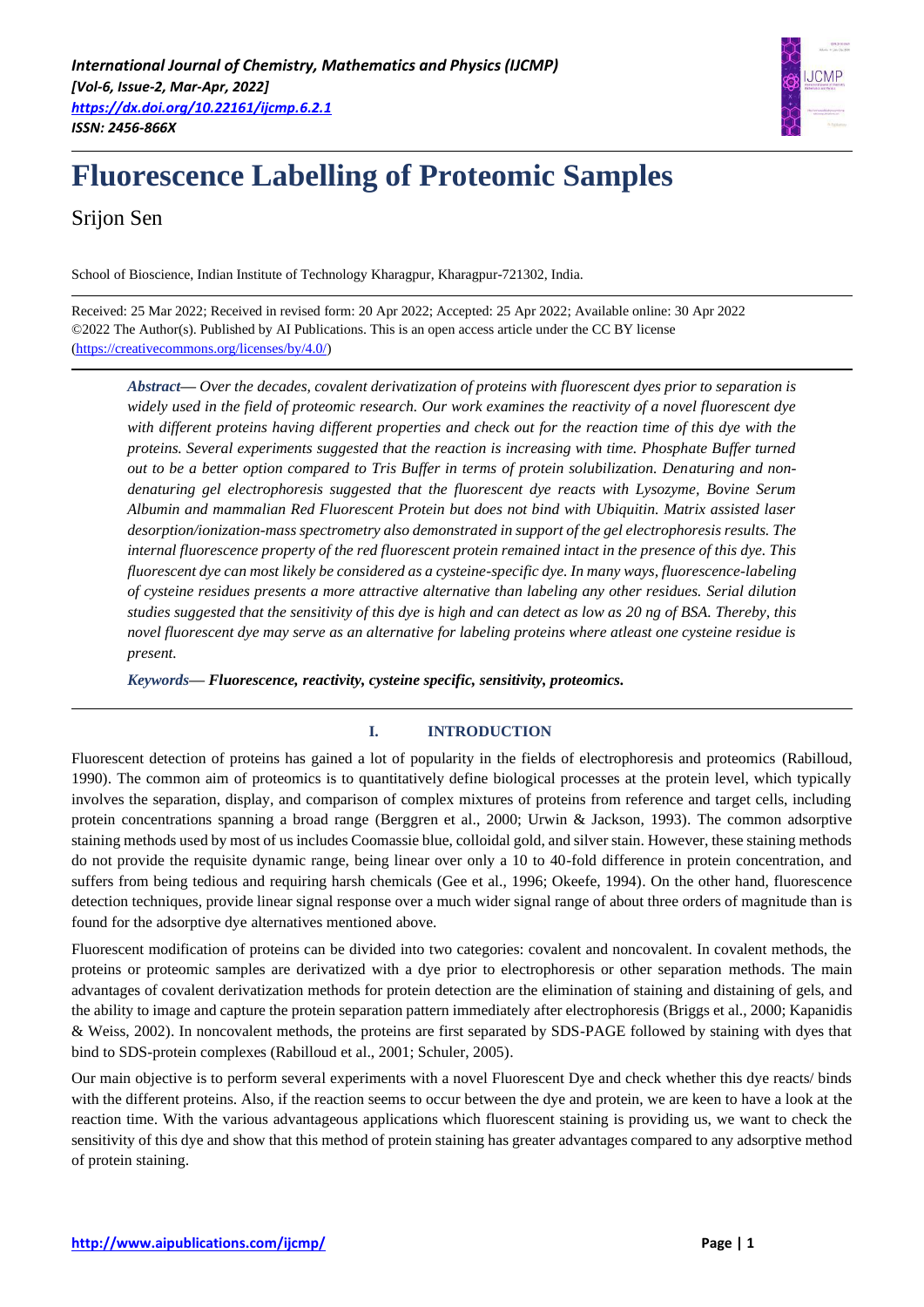#### *Srijon Sen*

#### *International Journal of Chemistry, Mathematics and Physics (IJCMP), Vol-6, Issue-2 (2022)*

#### **II. MATERIALS AND METHODS**

#### *2.1 Preparation of Protein Samples*

A certain concentration of pure proteins, namely, Ubiquitin (262 mM), Lysozyme (244 mM), Bovine Serum Albumin (326 mM), and mammalian Red Fluorescent Protein (65 mM) were purified. The proteins were buffer exchanged, if necessary, with either Tris ( $pH=8$ ) or Phosphate Buffer ( $pH=8$ ). For preparation of the protein samples, in order to set up the reaction mixture, each of the proteins were diluted with either Tris (pH=8) or Phosphate Buffer (pH=8) to 50 mM and stored at 4<sup>O</sup>C. **Table 1** represents the properties of the above-mentioned proteins used for reaction with the fluorescent dye.

| <b>Proteins</b>                     | <b>Molecular Weight</b><br>(in kDa) | pI  | No. of Cysteine<br>residues |
|-------------------------------------|-------------------------------------|-----|-----------------------------|
| <b>Ubiquitin</b>                    | 10.6                                | 7.1 |                             |
| (His <sub>6</sub> -tagged)          |                                     |     |                             |
| Lysozyme                            | 14                                  | 11  | 10                          |
| <b>BSA</b>                          | 68.7                                | 4.5 | 35                          |
| m-RFP<br>(His <sub>6</sub> -tagged) | 28.2                                | 5.9 | 3                           |

*Table 1: Basic Properties of Proteins used for reaction with the Fluorescent Dye*

#### *2.2 Preparation of the Fluorescent Dye*

A yellow-colored powdered sample (~10 mg) was taken in an Eppendorf and dissolved in 500 mL of DMSO (Dimethyl sulfoxide). The dye was stored in  $4^{\circ}$ C and thawed every time before use. The structure of the dye molecule *(Figure 1)* predicts its molecular weight to be approximately 444 Da. Therefore, the stored concentration of the dye is 45 mM.



*Fig.1: Structure of the Fluorescent Dye*

#### *2.3 Setting up of the Reaction Mixture*

The reaction mixture was set up in 2 stages. Each of the protein-dye reaction was carried out in brown colored eppendorfs at room temperature.

- i. 50 mL of 50 mM protein samples were collected in a brown eppendorf and to it was added 2 mL of 45 mM fluorescent dye, thereby, keeping the primary moles ratio of Protein:  $Dye = 1:36$
- ii. 20 mL of 50 mM protein samples were collected in a brown eppendorf and to it was added 2 mL of 4.5 mM fluorescent dye, thereby, keeping the primary moles ratio of Protein:Dye = 1:9

The reaction mixture was mixed well and kept aside. 4 mL of time samples were collected at minutes of 15, 30, 60, 120, 240 and 360. The reaction mixture was kept overnight at room temperature.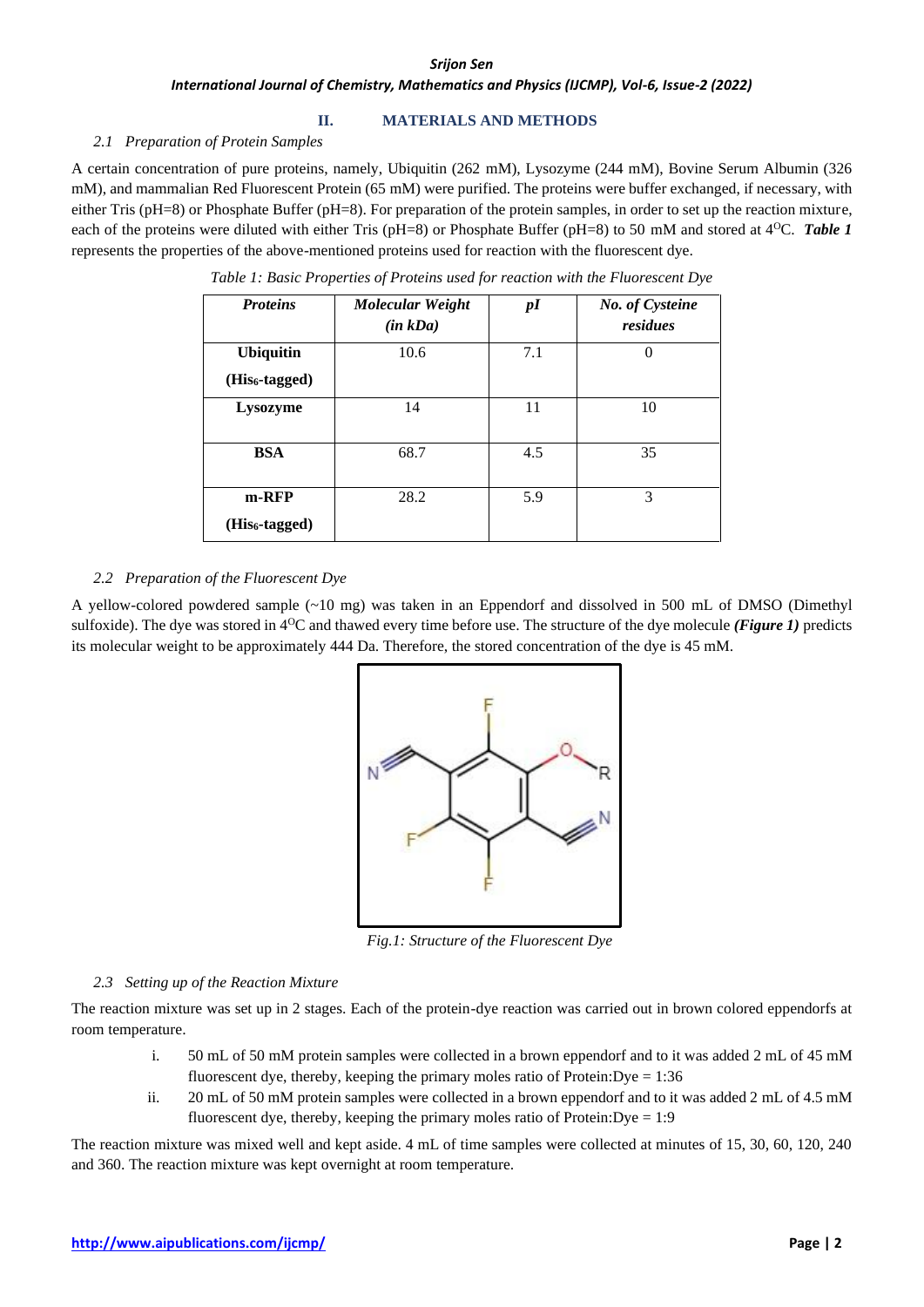# *2.4 Dilution of Overnight Reaction Mixture*

9 eppendorf tubes containing 30 mL of buffer (pH=8) was kept ready. To the first eppendorf (say eppendorf-1), 30 mL of the overnight reaction mixture was pipetted out and mixed in eppendorf-1. The reaction mixture can be said to be half diluted. In the similar fashion, 30 mL of the reaction mixture from eppendorf-1 was pipetted out and mixed in eppendorf-2. The process was continued till eppendorf-9 and 30 mL was discarded to maintain the volume. Therefore, samples were prepared in dilutions of 2-1 to 2-9 *(Figure 2)*.



*Fig.2: Process of serially diluting of overnight incubated Protein-Dye Reaction Mixture*

## *2.5 Sample Preparation for SDS- Polyacrylamide Gel Electrophoresis and NATIVE- Polyacrylamide Gel Electrophoresis*

For running an SDS-Page, reaction mixture was pipetted out and added to 20 mL of Tris Buffer (pH=8). To these was added  $4X$  Bromophenol Blue Dye. The mixture was heated in a dry bath at  $100^{\circ}$ C for 5-10 minutes and spinned down using a tabletop centrifuge. The samples were cooled for some time at  $4^{\circ}C$  and then loaded in the gel. The gel was run using Tris-Glycine Running Buffer at 100 V throughout.

For running a NATIVE-Page, reaction mixture was pipetted out and added to 20 mL of Tris Buffer (pH=8). To these was added 10X Tris Dye. The samples were incubated for about 30 minutes and then loaded in the gel. The gel was run using 0.5X TBE Buffer at 100 V throughout.

# *2.6 Observation of the Gel*

After the gel was run at 100 V till the end, the plates were removed very carefully and the gel was placed on the Chemidoc plate for visualizing it under Fluorescein Blot Transilluminator plates. After which the gel was stained and destained in Coomassie Blue staining and destaining solutions respectively, followed by its observation on white tray under Protein gel Transilluminator.

# *2.7 Performing MALDI-Mass spectrometry*

The MS samples were prepared by diluting the overnight reaction mixture with autoclaved water such that the sample does not contain anything more than 50 mM salt content. The protein concentration was maintained to about 2 mg/ml. The samples were then mixed with sinapic acid, the matrix used for MS of proteins, and MALDI-Mass Spectrometry was performed.

#### **III. RESULTS AND DISCUSSION**

#### *3.1 Experiments with Ubiquitin*

100 mL of 50 mM pure Ubiquitin was taken in a brown eppendorf to provide a dark environment to the Ubiquitin-Dye reaction. Keeping the primary moles ratio of Ubiquitin:Dye = 1:36, 4 mL of 45 mM Fluorescent Dye was mixed to 100 mL of Ubiquitin. 1 mL of reaction mixture was collected at time intervals of 15, 30, 60, 120, 240 and 360 minutes, and added to 20 mL of Tris Buffer (pH=8) and 4X Brilliant Blue Dye. The samples were then run on 12% SDS-Page. On observing the gel image under UV Transilluminator for Fluorescein blots, we cannot comment appropriately on the reaction time or whether the dye reacts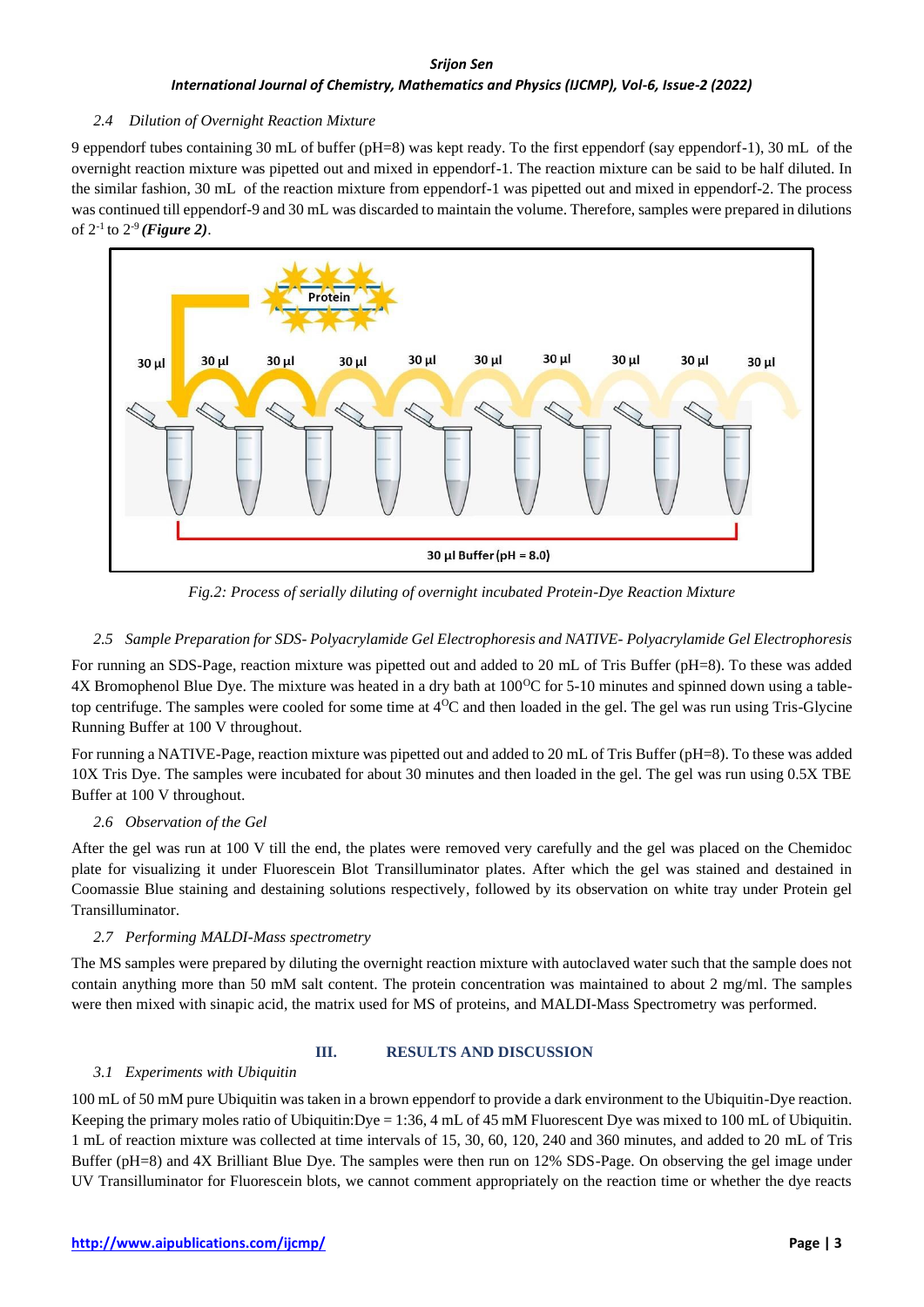with Ubiquitin or not. Therefore, the brighter bands which we are observing may either be of the Ubiquitin-Dye complex or the free Dye *(Figure 3a).*



*Fig.3a: SDS-Page Gel Images of the time samples observed under Fluorescein Blots and Protein Gel Transilluminator. L = Ladder; P = 50 mM Ubiquitin; 15', 30', 60' = sample collected in minutes; 2h, 4h, 6h = sample collected in hours*

To verify the doubt about the bright bands which we are observing just above the dye front, two experiments were performed after keeping the reaction mixture for overnight incubation at room temperature: (i) running of 8% NATIVE-Page *(Figure 3b)*, and (ii) performing MALDI- Mass spectrometry *(Figure 3c).* From both the above-mentioned experiments, which we performed, we can tell that Ubiquitin is not reacting with the dye.



*Fig.3b: NATIVE-Page Gel Image of the diluted overnight samples observed under Fluorescein Blots. P1 = 50 mM Ubiquitin; P2 = 25 mM Ubiquitin; 1, 2, 3, 4, 5, 6 = diluted samples of overnight reaction mixture (less diluted to high diluted). The bright bands on the gel are of the unreacted (free) dye. No bands of Ubiquitin-Dye observed.*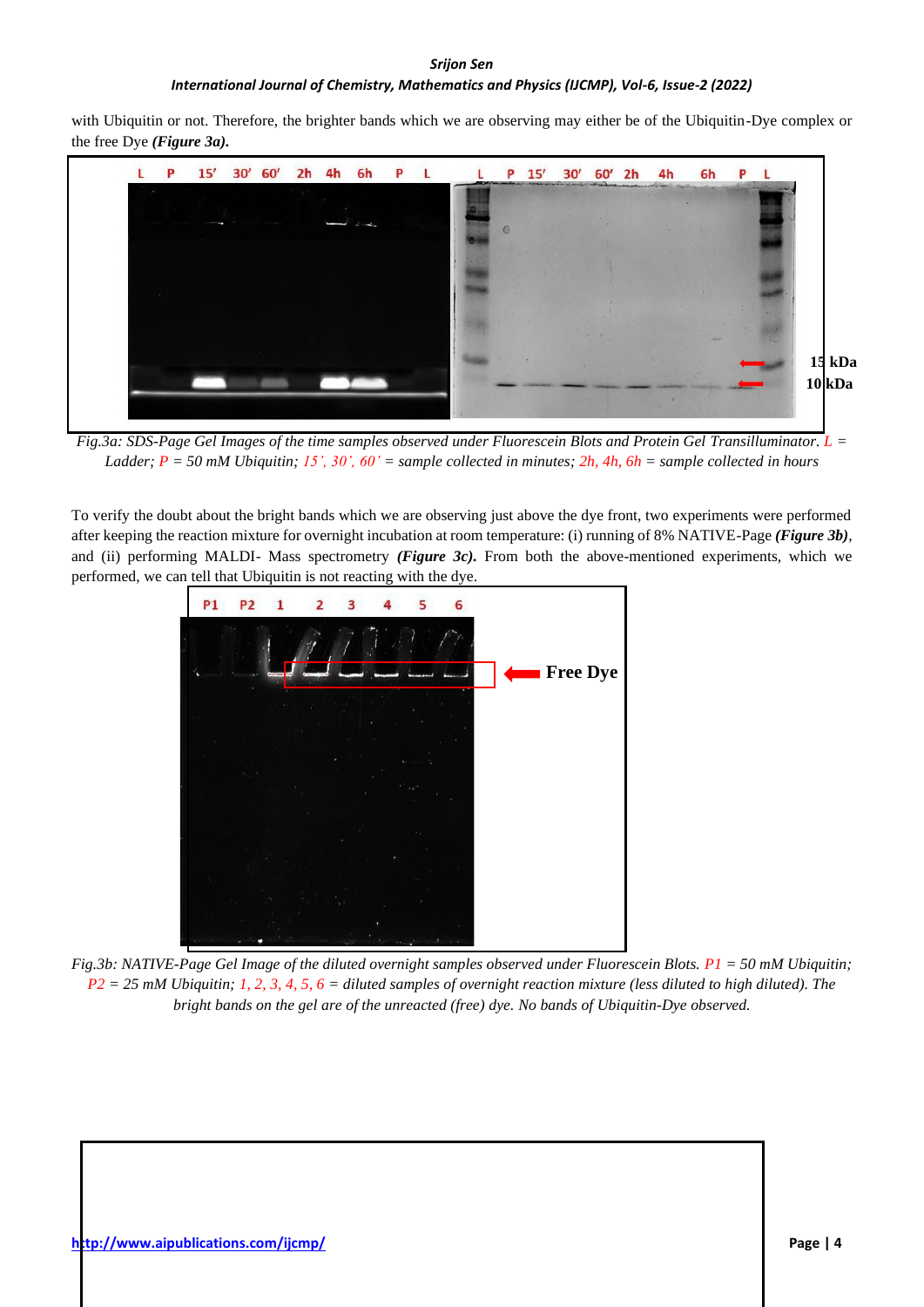*Srijon Sen International Journal of Chemistry, Mathematics and Physics (IJCMP), Vol-6, Issue-2 (2022)*

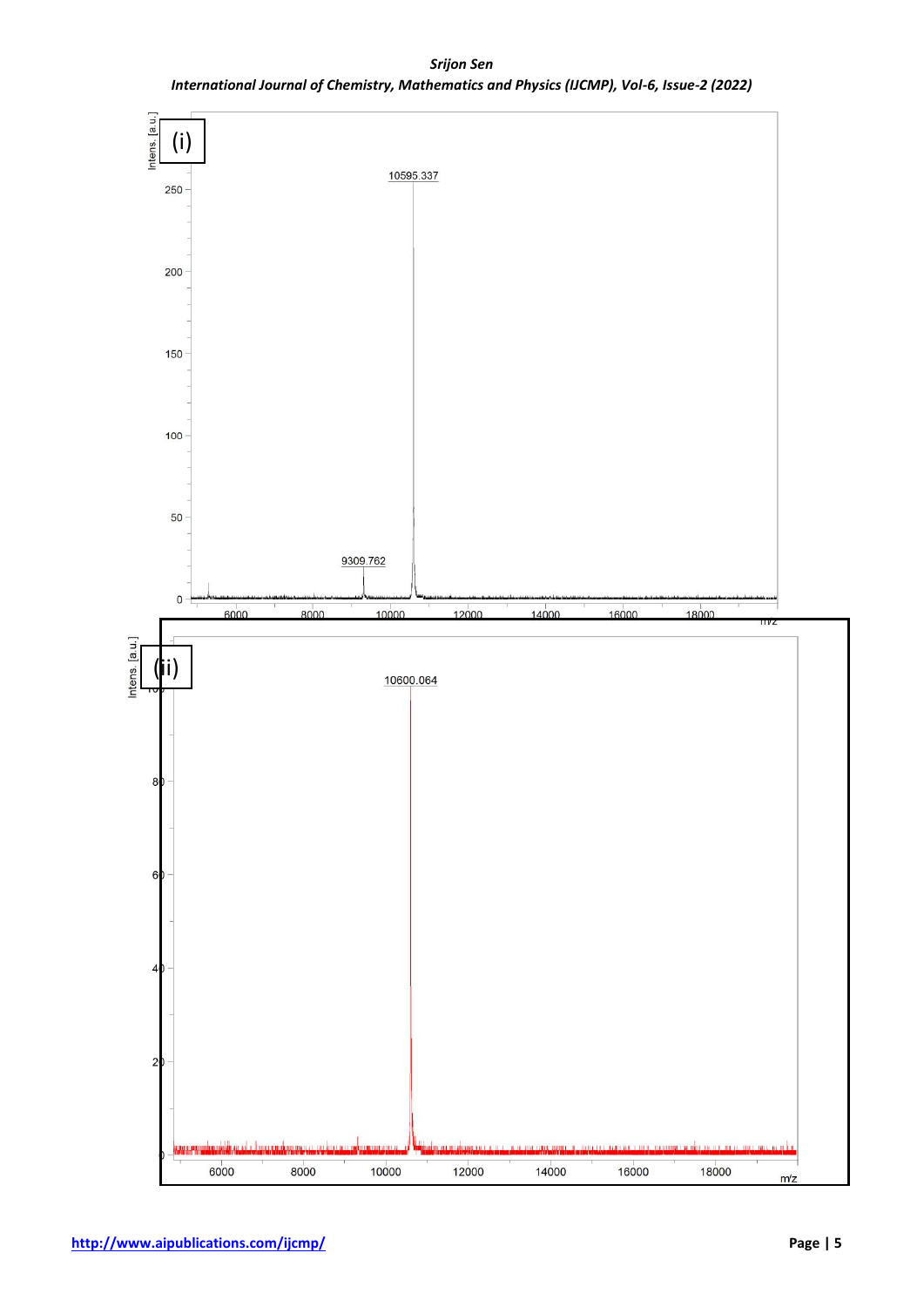*Fig.3c: MALDI-MS of: (i) pure His-tagged Ubiquitin and (ii) Ubiquitin-Dye complex. Mass spectrometry suggested that Ubiquitin (M.W. = 10595.337 Da) and Ubiquitin-Dye complex (M.W. = 10600.064 Da) have no significant change in mass/charge value, hence there is no possibility of the Dye (M.W. = 444 Da) to have reacted with Ubiquitin.*

# *3.2 Experiments with Lysozyme*

50 mL of 50 mM pure Lysozyme was taken in a brown eppendorf to provide a dark environment to the Lysozyme-Dye reaction. Keeping the primary moles ratio of Lysozyme:Dye = 1:36, 2 mL of 45 mM Fluorescent Dye was mixed to 50 mL of Lysozyme. 4 mL of reaction mixture was collected at time intervals of 15, 30, 60 and 120 minutes, and added to 20 mL of Tris Buffer (pH=8) and 4X Brilliant Blue Dye. The samples were then run on 12% SDS-Page. On observing the gel image under UV Transilluminator, we failed to comment appropriately on the reaction time and also the feasibility of the reaction. The brighter bands which we are observing may either be of the Lysozyme-Dye complex or the free Dye *(Figure 4a).*



*Fig.4a: SDS-Page Gel Images of the time samples observed under Fluorescein Blots and Protein Gel Transilluminator. L = Ladder; P = 50 mM Lysozyme; 15', 30' = sample collected in minutes; 1h, 2h = sample collected in hours*

To verify the doubt about the bright bands which we are observing just above the dye front, we ran 8% NATIVE-Page *(Figure 4b).* On observing the gel under UV Transilluminator, we can tell that Lysozyme does react with the dye.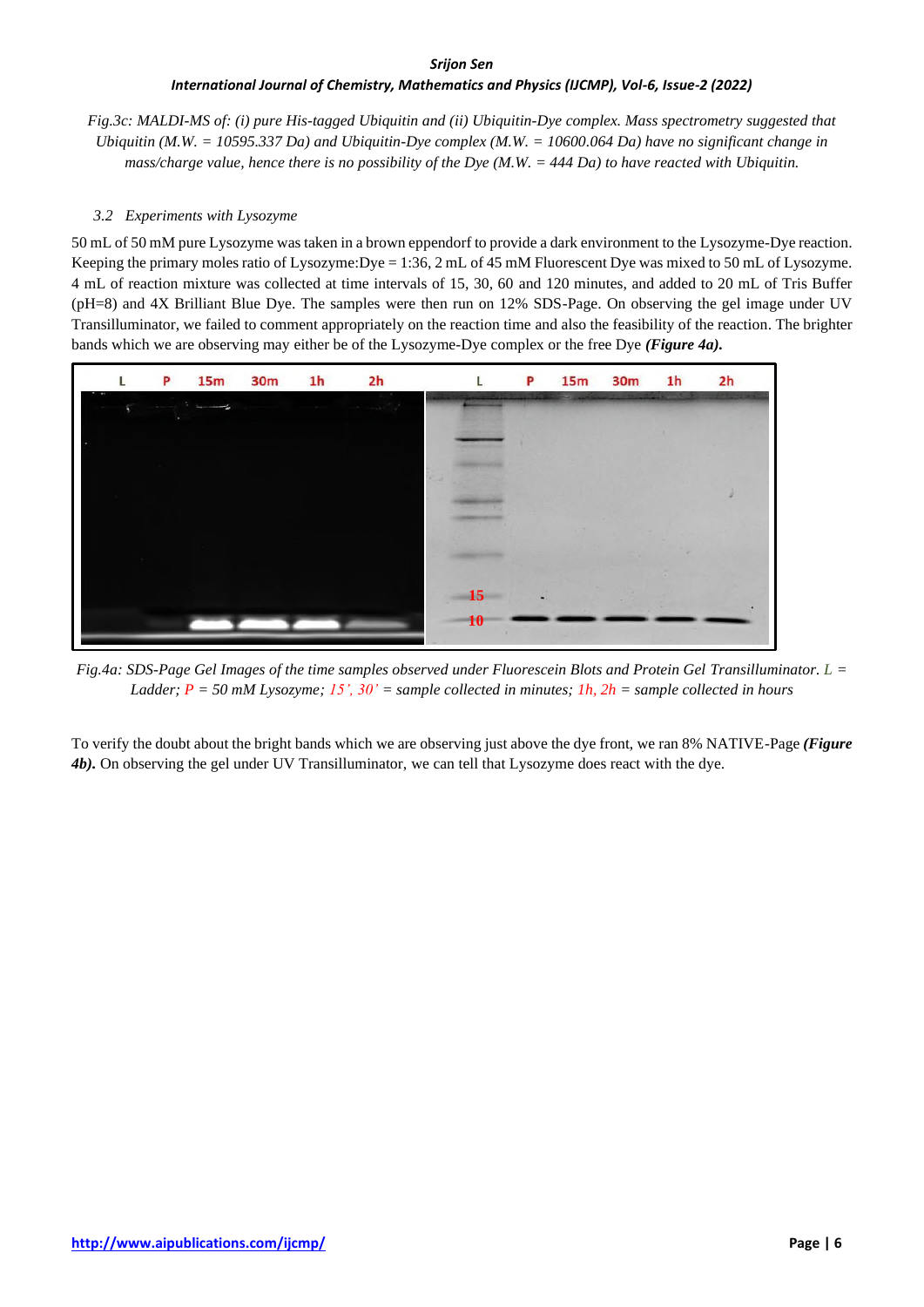*Srijon Sen International Journal of Chemistry, Mathematics and Physics (IJCMP), Vol-6, Issue-2 (2022)*



*Fig.4b: NATIVE-Page Gel Image of the diluted overnight samples observed under Fluorescein Blots. P = 50 mM Lysozyme; 1, 2, 3, 4, 5, 6 = diluted samples of overnight reaction mixture (less diluted to high diluted). The bright bands on the gel above the wells are of the free dye whereas the bright bands just above the dye front are of the Lysozyme-Dye complex.*

# *3.3 Experiments with Bovine Serum Albumin*

50 mL of 50 mM BSA was taken in a brown eppendorf to provide a dark environment to the BSA-Dye reaction. Keeping the primary moles ratio of BSA:Dye = 1:36, 2 mL of 45 mM Fluorescent Dye was mixed to 50 mL of BSA. 4 mL of reaction mixture was collected at time intervals of 15, 30, 60 and 120 minutes, and added to 20 mL of Tris Buffer (pH=8) and 4X Brilliant Blue Dye. The samples were then run on 12% SDS-Page. On observing the gel image under UV Transilluminator, we could see very faint bands *(Figure 5a).* When the buffer was changed from Tris to Phosphate (pH=8), we could see better intensified bands near the 69 kDa Molecular weight marker *(Figure 5b).* The brighter bands which we are observing just above the dye front is of the free Dye*.*



*Fig.5a: Bovine Serum Albumin in Tris Buffer (pH=8) and mole ratio of BSA:Dye = 1:36. SDS-Page Gel Images of the time samples observed under Fluorescein Blots and Protein Gel Transilluminator. L = Ladder; P = 50 mM BSA; 15', 30', 60',*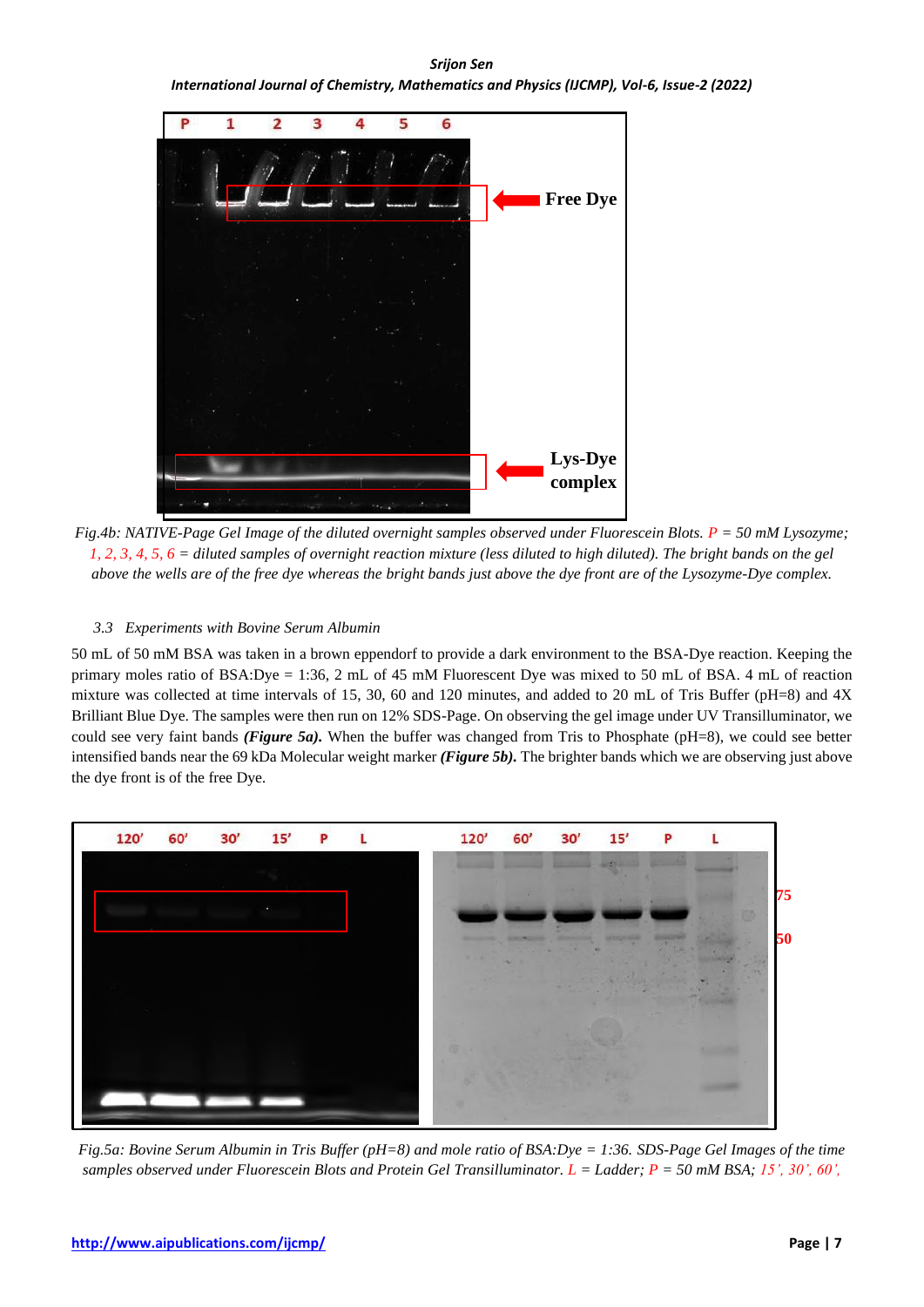*120' = sample collected in minutes. The bright bands on the gel above the dye front are of the free dye whereas the bright bands at 69 kDa are of the BSA-Dye complex.*



*Fig.5b: Bovine Serum Albumin in Phosphate Buffer (pH=8) and mole ratio of BSA:Dye = 1:36. SDS-Page Gel Images of the time samples observed under Fluorescein Blots and Protein Gels. Two control experiments were also set i.e., Tris Buffer and Phosphate Buffer mixed with Fluorescent Dye. L = Ladder; P = 50 mM BSA; 15', 30', 60', 120', 180' = sample collected in minutes; TB+X = Tris Buffer + Dye; PB+X = Phosphate Buffer + Dye. The bright bands on the gel above the dye front are of the free dye whereas the bright bands in the middle are of the BSA-Dye complex.*

9 Eppendorf tubes containing 30 mL of Phosphate buffer (pH=8) was kept ready. To eppendorf-1, 30 mL of the overnight reaction mixture was pipetted out and mixed well. The BSA-Dye mixture is now half diluted. Following the same process, 30 mL of the reaction mixture from eppendorf-1 was pipetted out and mixed in eppendorf-2 to dilute it further. The process was continued till eppendorf-9 and the remaining 30 mL was discarded to maintain the volume. Therefore, samples were prepared in dilutions of  $2^{-1}$  to  $2^{-9}$ . The samples were incubated in dry bath for 10 minutes and SDS-Page was run followed by its observation under UV Transilluminator *(Figure 5c)*. Bright bands at around 66 kDa assures the fluorescent dye to be reacting with Bovine Serum Albumin. Running of the diluted BSA-Dye mixture on 8% NATIVE-Page *(Figure 5d)* and performing MALDI-MS *(Figure 5e)* also speaks in its support.



*Fig.5c: Serial dilutions of Bovine Serum Albumin-Fluorescent Dye in Phosphate Buffer (pH=8). SDS-Page Gel Images of the dilution samples of BSA-Dye complex observed under Fluorescein Blots and Protein Gel Transilluminator. L = Ladder; 1-9 = amount of BSA present in the eppendorf tubes (1: 12.3 µg; 2: 6.15 µg; 3: 3.08 µg; 4: 1.54 µg; 5: 769 ng; 6: 384 ng; 7: 192 ng; 8: 96 ng; 9: 48 ng)*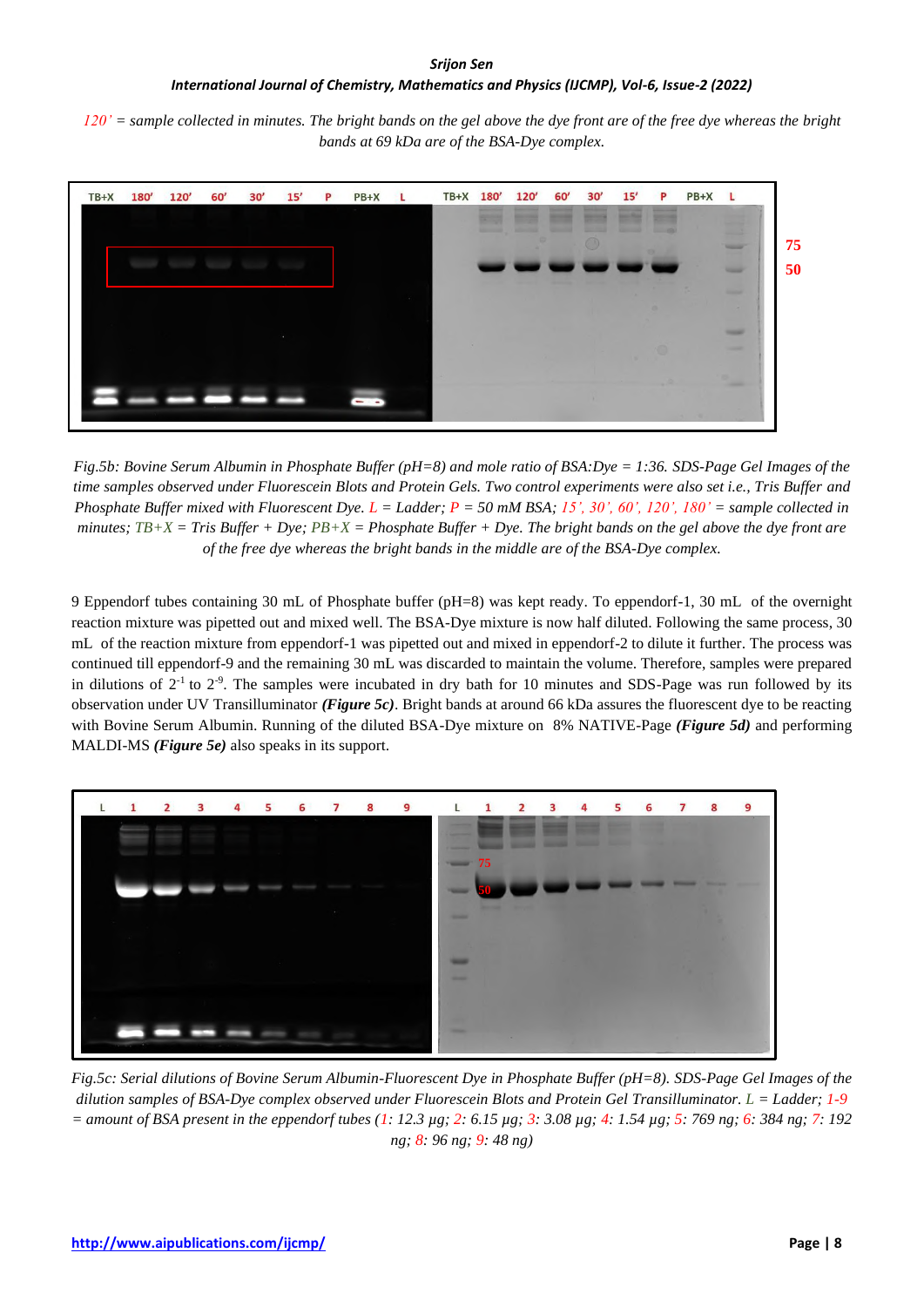

*Fig.5d: NATIVE-Page Gel Image of the diluted overnight samples observed under Fluorescein Blots. P1 = 50 mM BSA; P2 = 25 mM BSA; 1, 2, 3, 4, 5, 6 = diluted samples of overnight reaction mixture (less diluted to high diluted). The bright bands on the gel are of the BSA-Dye complex. The bright bands on the gel above the wells are of the free dye whereas the bright bands in the middle are of the BSA-Dye complex.*

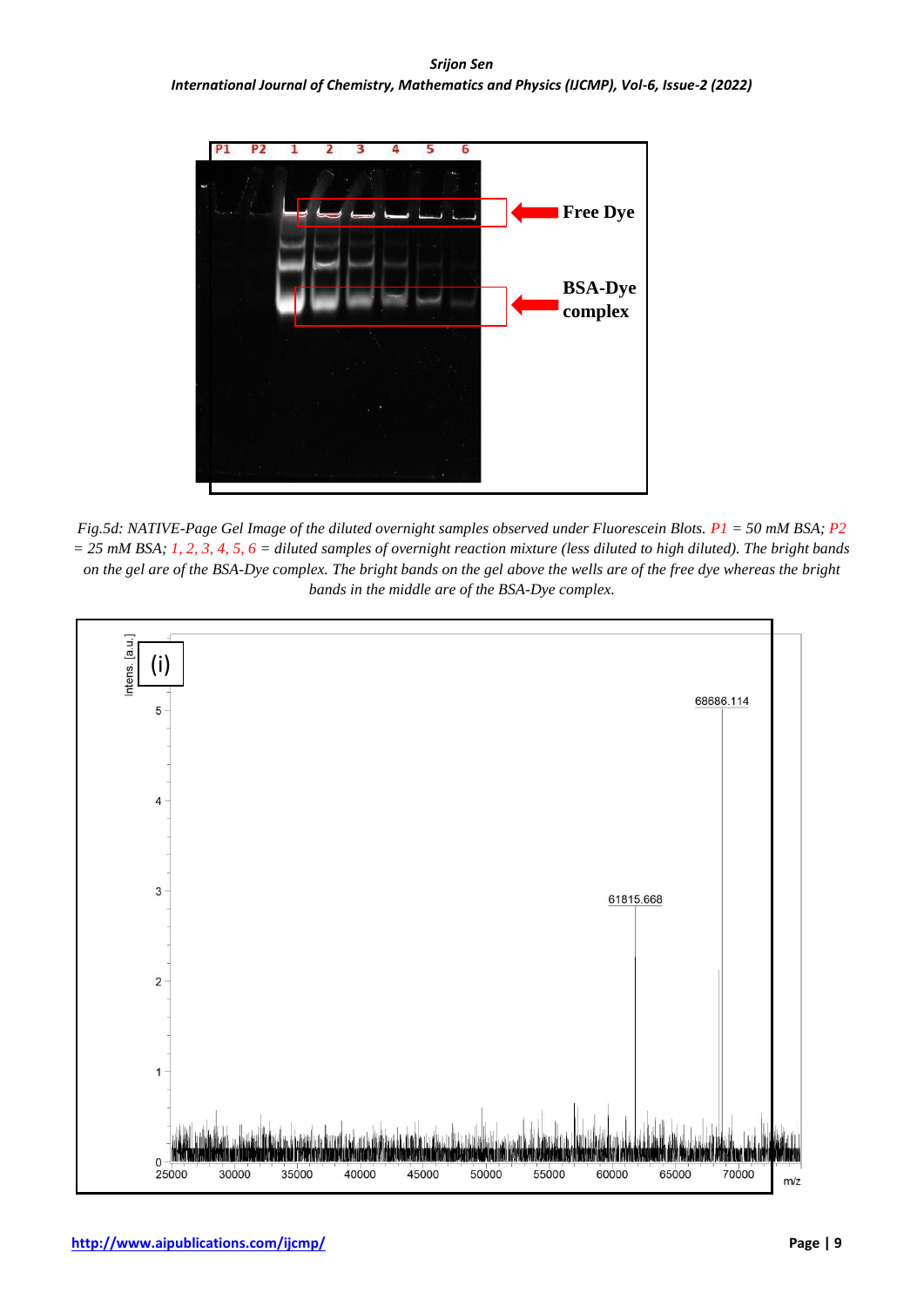*Srijon Sen International Journal of Chemistry, Mathematics and Physics (IJCMP), Vol-6, Issue-2 (2022)*



*Fig.5e: MALDI-MS of: (i) pure BSA and (ii) BSA-Dye complex. Mass spectrometry suggested that BSA (M.W. = 68686.114 Da) and Ubiquitin-Dye complex (M.W. = 74095.648 Da) have a difference (of 5409.534 Da) in the mass/charge value and therefore we can conclude that the Dye (M.W. = 444 Da) is reacting with BSA.*

Keeping an eye on the sensitivity of the Fluorescent Dye, we wanted to check how much diluted concentration of proteins and dye would be sufficient for visualization. In order to check this, the mole ratio of BSA:Dye was lowered from 1:36 to 1:9. 20 mL of 50 mM BSA was taken in a brown eppendorf to provide a dark environment to the reaction. Keeping the primary moles ratio of BSA:Dye = 1:9, 2 mL of 4.5 mM Fluorescent Dye was mixed to 50 mL of BSA. 4 mL of reaction mixture was collected at time intervals of 15, 30, 60, 120, 180, 240, 300 and 360 minutes, and added to 20 mL of Tris Buffer (pH=8) and 4X Brilliant Blue Dye. The samples were then run on 12% SDS-Page. On observing the gel image under UV Transilluminator, we could see very faint bands on the line of our protein *(Figure 5e) .* On changing the buffer from Tris to Phosphate (pH=8), the bands intensified at 69 kDa *(Figure 5f)*. So, Phosphate Buffer (pH=8) could be a better option for performing reactions with this Fluorescent Dye. We can comment that with increasing time, the protein-dye complex bands seem to intensify, thereby, indicating the increasing binding of the dye to the proteins.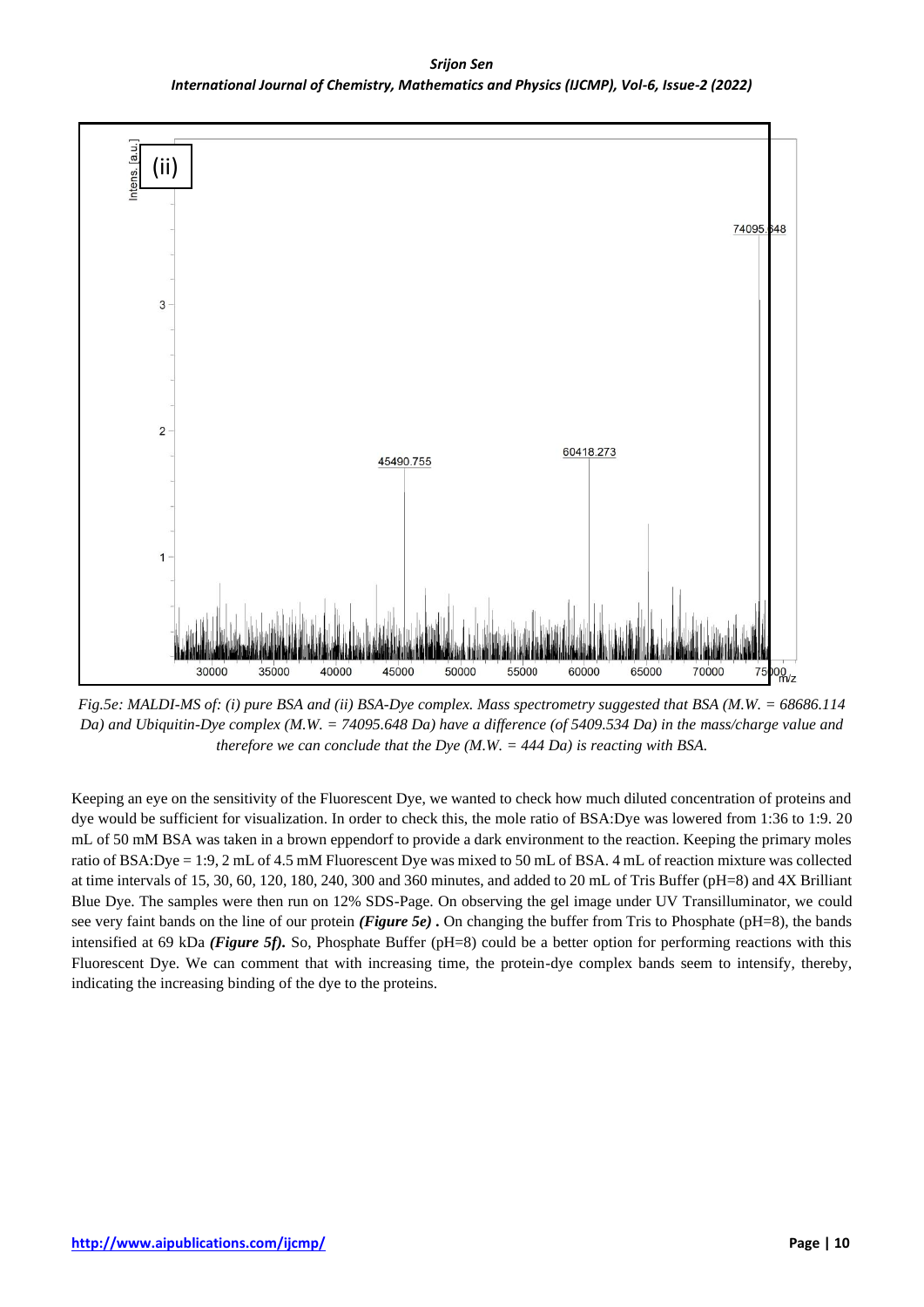*Srijon Sen International Journal of Chemistry, Mathematics and Physics (IJCMP), Vol-6, Issue-2 (2022)*



*Fig.5e: Bovine Serum Albumin in Tris Buffer (pH=8) and mole ratio of BSA:Dye = 1:9. SDS-Page Gel Images of the time samples observed under (i), (iii), (iv) Fluorescein Blots and (ii) Protein Gel Transilluminator. Two control experiments were also set i.e., Tris Buffer mixed with Fluorescent Dye and Phosphate Buffer mixed with Fluorescent Dye. L = Ladder; P = protein; 15', 30', 60', 120', 180', 240', 300', 360' = sample collected in minutes. On intensifying the selected region of (iii), we can tell from (iv) that with increasing time, the binding of dye to the protein increases.*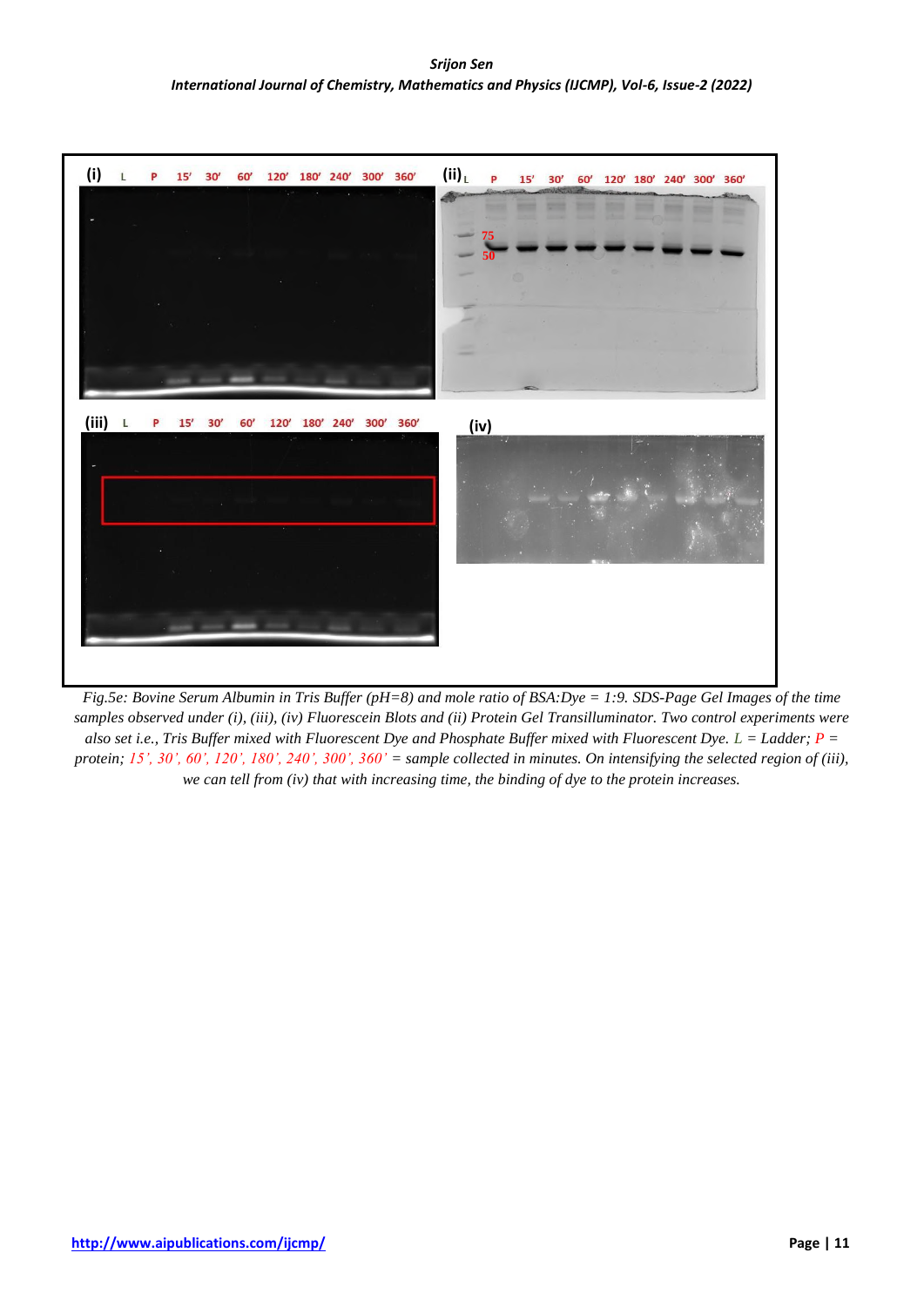*Srijon Sen International Journal of Chemistry, Mathematics and Physics (IJCMP), Vol-6, Issue-2 (2022)*



*Fig.5f: Bovine Serum Albumin in Phosphate Buffer (pH=8) and mole ratio of BSA:Dye = 1:9. SDS-Page Gel Images of the time samples observed under (i), (iii), (iv) Fluorescein Blots and Protein Gel Transilluminator. Two control experiments were also set i.e., Tris Buffer mixed with Fluorescent Dye and Phosphate Buffer mixed with Fluorescent Dye. L = Ladder; P = protein; 15', 30', 60', 120', 180', 240', 300', 360' = sample collected in minutes. On intensifying the selected region of (iii), we can tell from (iv) that with increasing time, the binding of dye to the protein increases.*

9 eppendorf tubes containing 30 mL of Tris buffer (pH=8) was kept ready. To eppendorf-1, 30 mL of the overnight reaction mixture was pipetted out and mixed well. The BSA-Dye mixture is now half diluted. Following the same process, 30 mL of the reaction mixture from eppendorf-1 was pipetted out and mixed in eppendorf-2 to dilute it further. The process was continued till eppendorf-9 and the remaining 30 mL was discarded to maintain the volume. Therefore, samples were prepared in dilutions of  $2^{-1}$  to  $2^{-9}$ . The samples were incubated in dry bath for 10 minutes and SDS- Page was run followed by its observation under UV Transilluminator *(Figure 5g)*. The entire experiment of serial dilutions were performed in Phosphate Buffer (pH=8) as well *(Figure 5h)* followed by visualization. We can also tell from the gel images that the sensitivity of this dye lies somewhat in between 38.5 ng to 19.5 ng of proteins with is much more sensitive compared to any other adsorptive protein staining methods.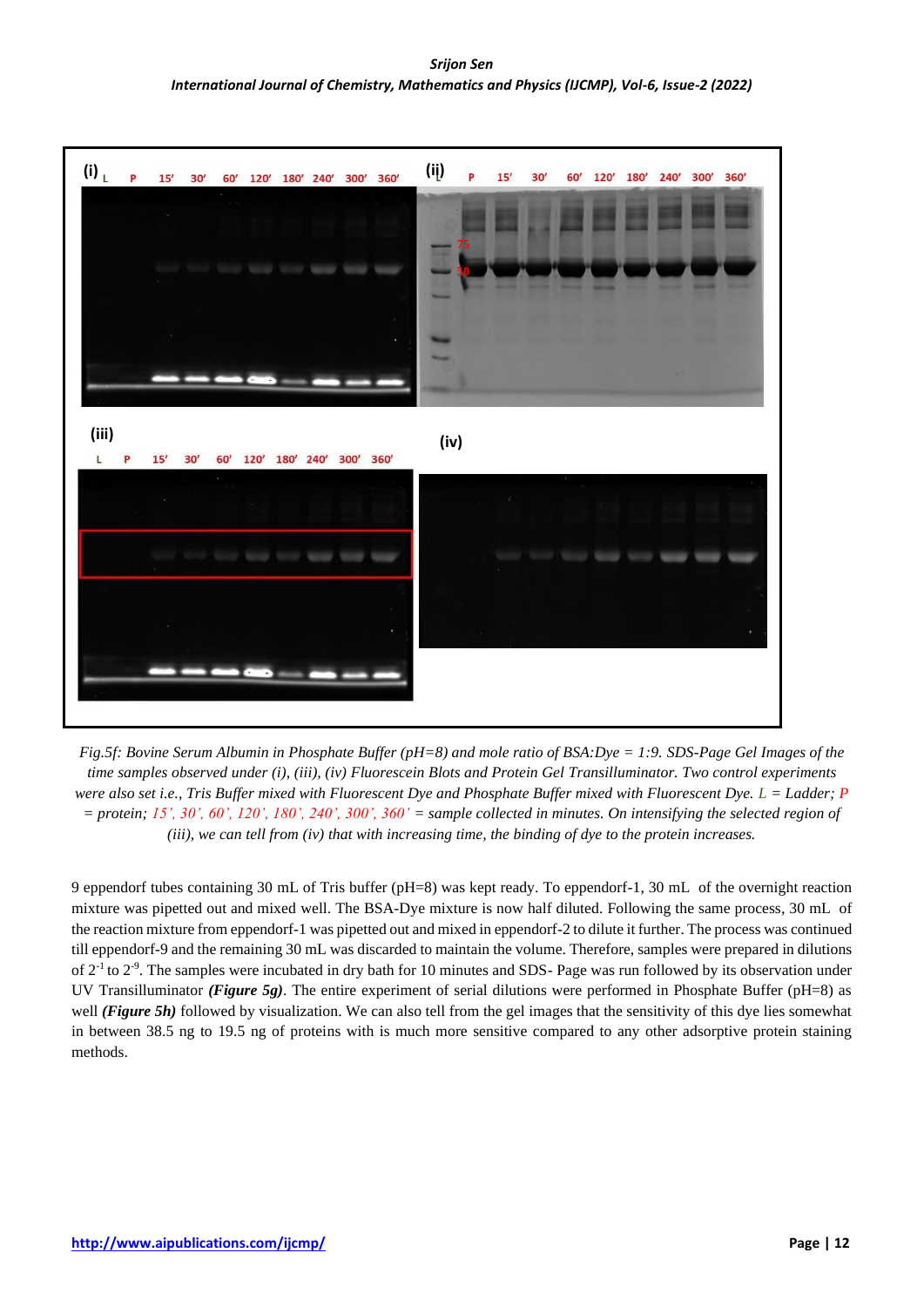*Srijon Sen International Journal of Chemistry, Mathematics and Physics (IJCMP), Vol-6, Issue-2 (2022)*



*Fig.5g: Serial dilutions of Bovine Serum Albumin-Fluorescent Dye in Tris Buffer (pH=8). SDS-Page Gel Images of the dilution samples of BSA-Dye complex observed under (i), (iii), (iv) Fluorescein Blots and (ii) Protein Gel Transilluminator. L = Ladder; 1-9 = amount of BSA present in the eppendorf tubes (1: 4.92 µg; 2: 2.46 µg; 3: 1.23 µg; 4: 615 ng; 5: 308 ng; 6: 154 ng; 7: 77 ng; 8: 38.5 ng; 9: 19.25 ng). On deep analysis from the selected region of (iii), we can tell from (iv) that the sensitivity of the dye is somewhat in between 19.5 ng - 38.5ng.*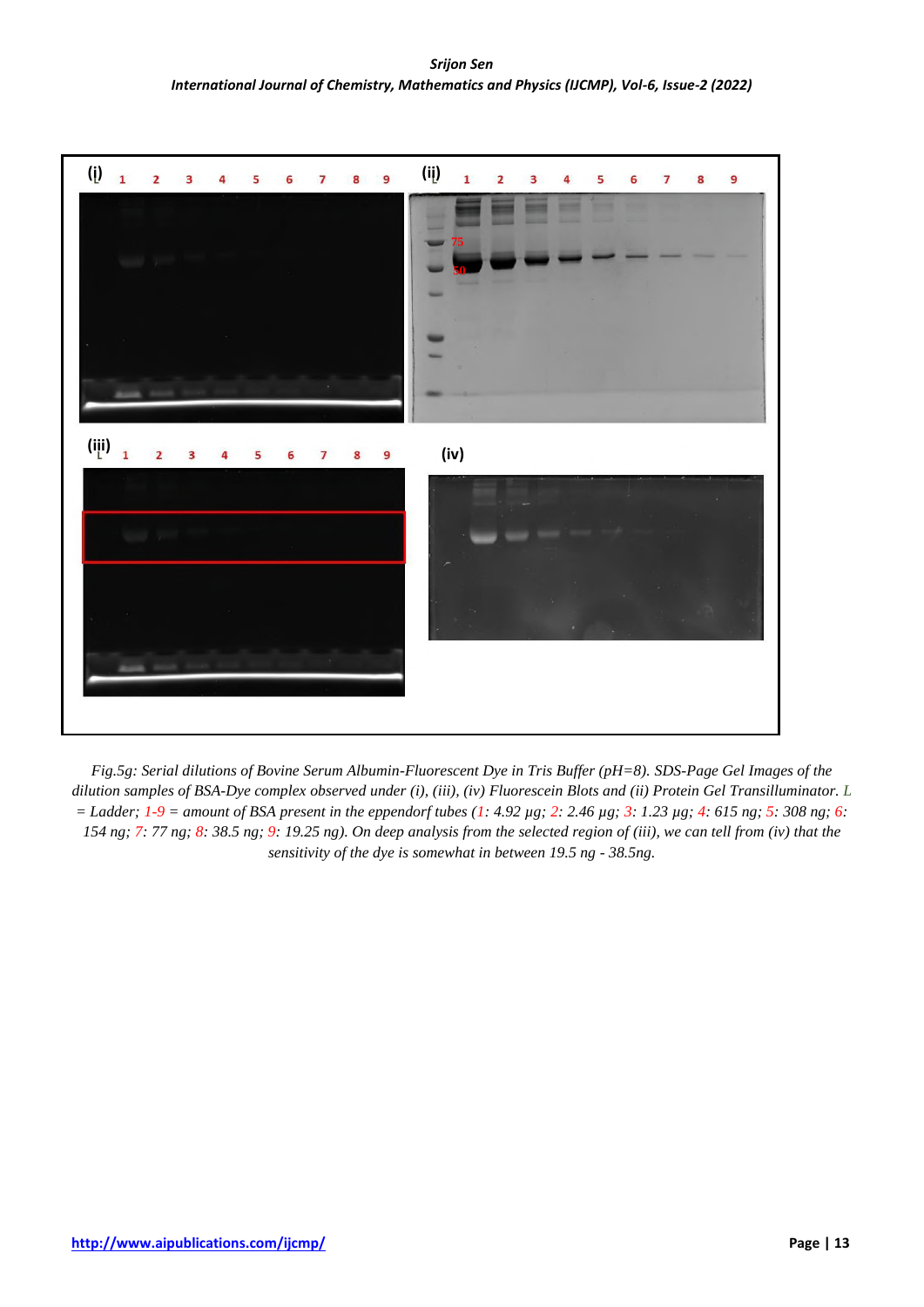*Srijon Sen International Journal of Chemistry, Mathematics and Physics (IJCMP), Vol-6, Issue-2 (2022)*



*Fig.5h: Serial dilutions of Bovine Serum Albumin-Fluorescent Dye in Phosphate Buffer (pH=8). SDS-Page Gel Images of the dilution samples of BSA-Dye complex observed under (i), (iii), (iv) Fluorescein Blots and (ii) Protein Gel Transilluminator. L = Ladder; 1-9 = amount of BSA present in the eppendorf tubes (1: 4.92 µg; 2: 2.46 µg; 3: 1.23 µg; 4: 615 ng; 5: 308 ng; 6: 154 ng; 7: 77 ng; 8: 38.5 ng; 9: 19.25 ng). On deep analysis from the selected region of (iii), we can tell from (iv) that the sensitivity of the dye is somewhat in between 19.5 ng - 38.5ng.*

#### *3.4 Experiments with mammalian Red Fluorescent Protein*

50 mL of 50 mM m-RFP was taken in a brown eppendorf to provide a dark environment to the BSA-Dye reaction. Keeping the primary moles ratio of mRFP:Dye = 1:9, 1 mL of 22.5 mM Fluorescent Dye was mixed to 50 mL of m-RFP. The reaction setup was kept overnight for about 12 hours. 9 eppendorf tubes containing 30 mL of Tris buffer (pH=8) was kept ready. To eppendorf-1, 30 mL of the overnight reaction mixture was pipetted out and mixed well. The mRFP-Dye mixture is now half diluted. Following the same process, 30 mL of the reaction mixture from eppendorf-1 was pipetted out and mixed in eppendorf-2 to dilute it further. The process was continued till eppendorf-9 and the remaining 30 mL was discarded to maintain the volume. Therefore, samples were prepared in dilutions of  $2^{-1}$  to  $2^{-7}$ . The samples were incubated in dry bath for 10 minutes and SDS-Page was run followed by its observation under UV Transilluminator *(Figure 6a)*. Bright bands at around 28.2 kDa assures the fluorescent dye to be reacting with mammalian Red Fluorescent Protein. However, we are also observing a fluorescence of the m-RFP (without dye) under Fluorescein Blots as well as under the RFP channel, which we did not expect in the denaturing gel. Use of SDS should have unfolded the protein and the internal fluorescence property of m-RFP should have been lost. But we don't see this, probably, due to its robust property.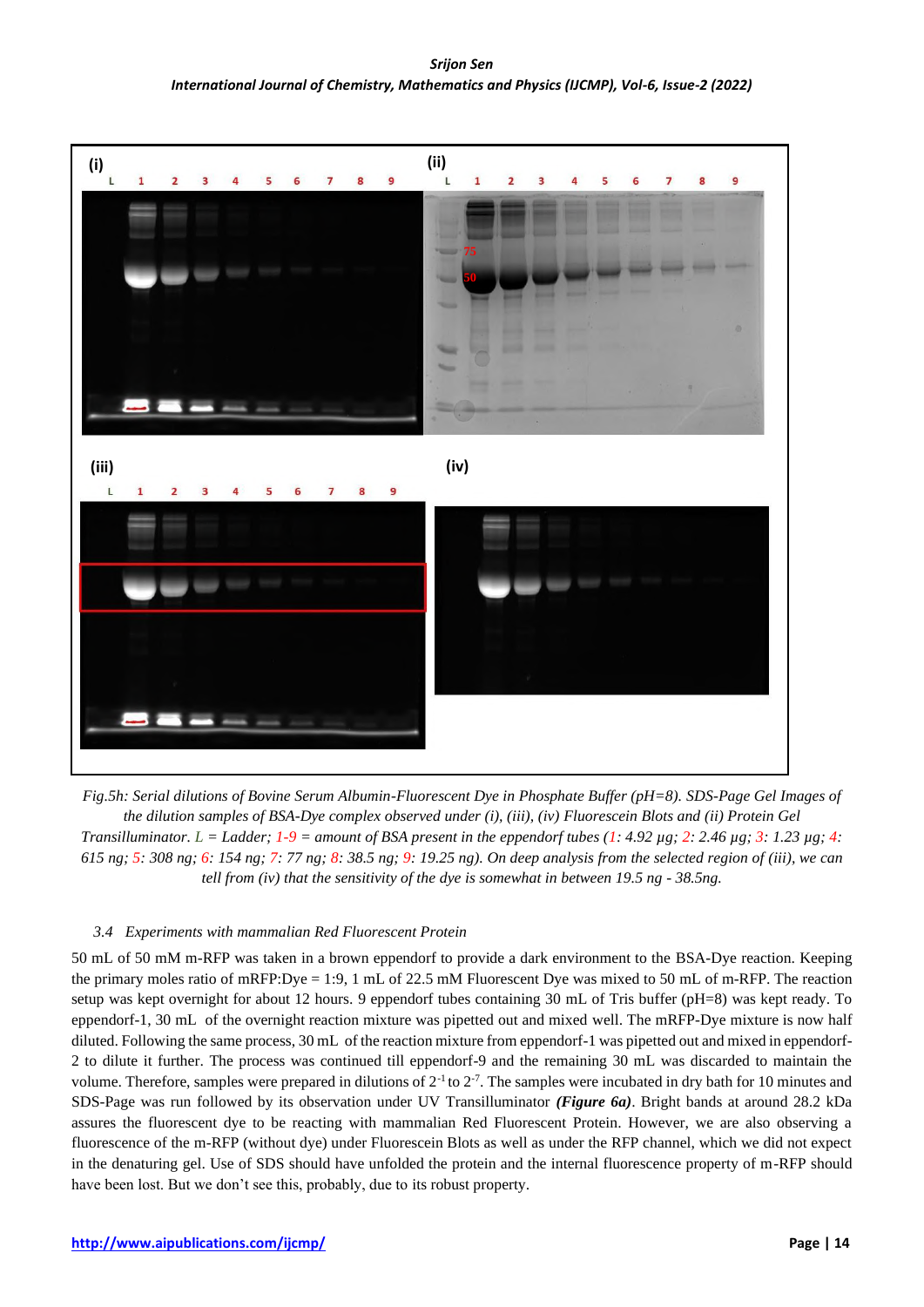*Srijon Sen International Journal of Chemistry, Mathematics and Physics (IJCMP), Vol-6, Issue-2 (2022)*



*Fig.6a: Serial dilutions of Mammalian RFP-Fluorescent Dye in Tris Buffer (pH=8). SDS-Page Gel Images of the dilution samples of mRFP-Dye complex observed under Fluorescein Blots and Protein Gel Transilluminator. L = Ladder; P = protein; 1-7 = diluted samples of overnight reaction mixture (less diluted to high diluted). The bright bands on the gel are of the mRFP-Dye complex.*

In order to verify the reactivity of the dye with m-RFP, running of the overnight mRFP-Dye mixture on 8% NATIVE-Page *(Figure 6b)* was required. 7 eppendorf tubes containing 30 mL of Tris buffer (pH=8) was kept ready. To eppendorf-1, 30 mL of the overnight reaction mixture was pipetted out and mixed well. Next, 30 mL of the reaction mixture from eppendorf-1 was pipetted out and mixed in eppendorf-2 to dilute it further. The process was continued till eppendorf-9 and the remaining 30 mL was discarded to maintain the volume. Eppendorf-0 only contained 30 mL of the overnight reaction mixture (without Buffer). Therefore, samples were prepared in dilutions of  $2^0$  to  $2^7$ . The samples were incubated in dry bath for 10 minutes and SDS-Page was run followed by its observation under RFP channel *[Figure 6b(i)]* and Fluorescein channel *[Figure 6b(ii)]*. We can observe that the intensity of the gel image that was obtained under Fluorescein channel seems to be less intensified than the one obtained under RFP channel. This indicates that although, we are observing the protein band on the gel which is due to its internal property, we are also observing brighter bands for the diluted mixture under the RFP channel and henceforth if we subtract the band intensity of gel observed under Fluorescein channel from the RFP channel, we can get the actual intensity of the mRFP-Dye complex. However, coming to our main point of interest, we can tell that the mammalian Red Fluorescent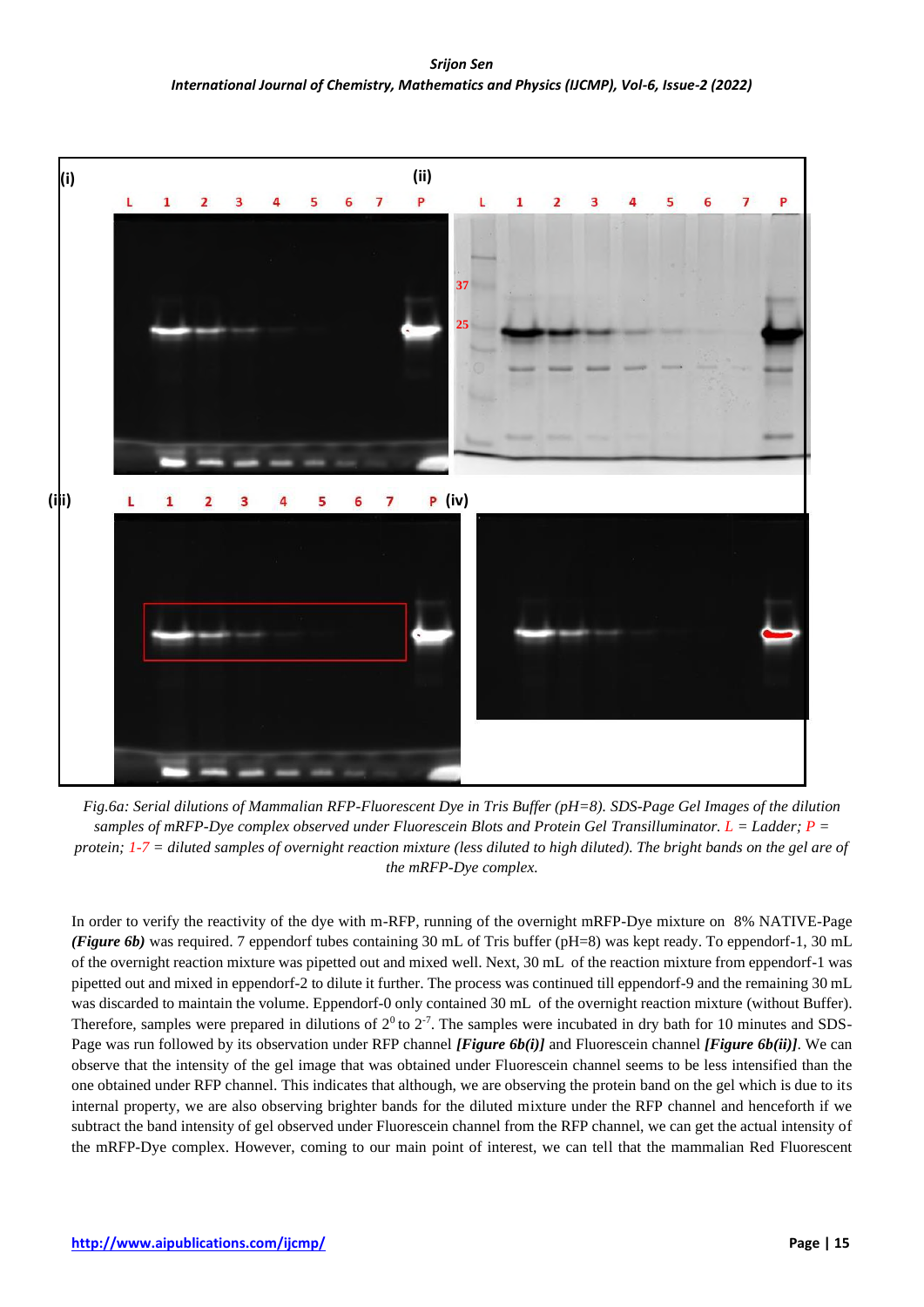Protein is reacting with the fluorescent dye. And also, we got to know that even in the presence of the fluorescent dye, the internal fluorescence of the proteins are not disrupted.



*Fig.6b: NATIVE-Page Gel Images of mRFP-Fluorescent Dye in Tris Buffer (pH=8). (i) Gel Image of the overnight dilution samples of mRFP-Dye complex observed under RFP channel; (ii) Gel Image of the overnight dilution samples of mRFP-Dye complex observed under Fluorescein channel; P = protein; 0-7 = amount of mRFP present in the eppendorf tubes (0: 7.4 µg; \, 1: 3.7 µg; 2: 1.85 µg; 3: 925 µg; 4: ng; 5: 550 ng; 6: 275 ng; 7:138 ng)*

#### **IV. CONCLUSION**

Over the decades, fluorescent method of protein detection has gained popularity and has greater advantages compared to any other protein staining method. In order to perform several experiments with the novel Fluorescent Dye, we selected different proteins namely, Ubiquitin, Lysozyme, Bovine Serum Albumin and mammalian Red Fluorescent Protein. After performing SDS and NATIVE Polyacrylamide Gel Electrophoresis followed by MALDI-MS, we could confirm from the results that the fluorescent dye reacts with Lysozyme (10 cysteines), Bovine Serum Albumin (35 cysteines) and mammalian Red Fluorescent Protein (3 cysteines) but does not show any binding with Ubiquitin (no cysteines). Hence, this fluorescent dye is most likely to be a cysteine-specific dye. We could also tell from the time sample experiments that Phosphate Buffer (pH=8) is a better option while reacting with the dye. Commenting on the reaction time, we received sufficient evidences of bands intensifying with increasing time. However, the time of completion of the reaction is not yet established but letting the protein to react with the dye for an hour or so would be sufficient for visualization. Studies have shown that at least 45-50 ng of protein is required for adsorptive staining dyes to sense proteins. Serial dilution studies predict the sensitivity of the fluorescent dye to be around <30 ng of BSA. Henceforth, we can consider this novel fluorescent dye to be a better alternative for cysteine-specific protein staining.

#### **V. FUTURE PERSPECTIVES**

- 1) To find out how many molecules of the Fluorescent Dye is actually binding to the Proteins. To carry out this objective, we can perform MALDI-MS and MS/MS followed by NMR Spectrometry
- 2) Although we are assuming Cysteines to be the most probable site for binding of the dye, yet we need to appropriately locate its binding site which might either be Lysine, Threonine, Serine or N-terminal end,
- 3) To perform the reaction of the Protein and Fluorescent Dye at different conditions such as:
	- a) Using same concentration of Proteins with different concentrations of BME which would break the disulphide bonds.
	- b) Carrying out the reaction over a wide range of pH which will bring about destabilization in the formation of ester, thio-ester, and amide bonds.

#### **REFERENCES**

[1] Berggren, K., Chernokalskaya, E., Steinberg, T. H., Kemper, C., Lopez, M. F., Diwu, Z., Haugland, R. P., & Patton, W. F. (2000). Background-free, high sensitivity staining of proteins in one- and two-dimensional sodium dodecyl sulfate-polyacrylamide gels using